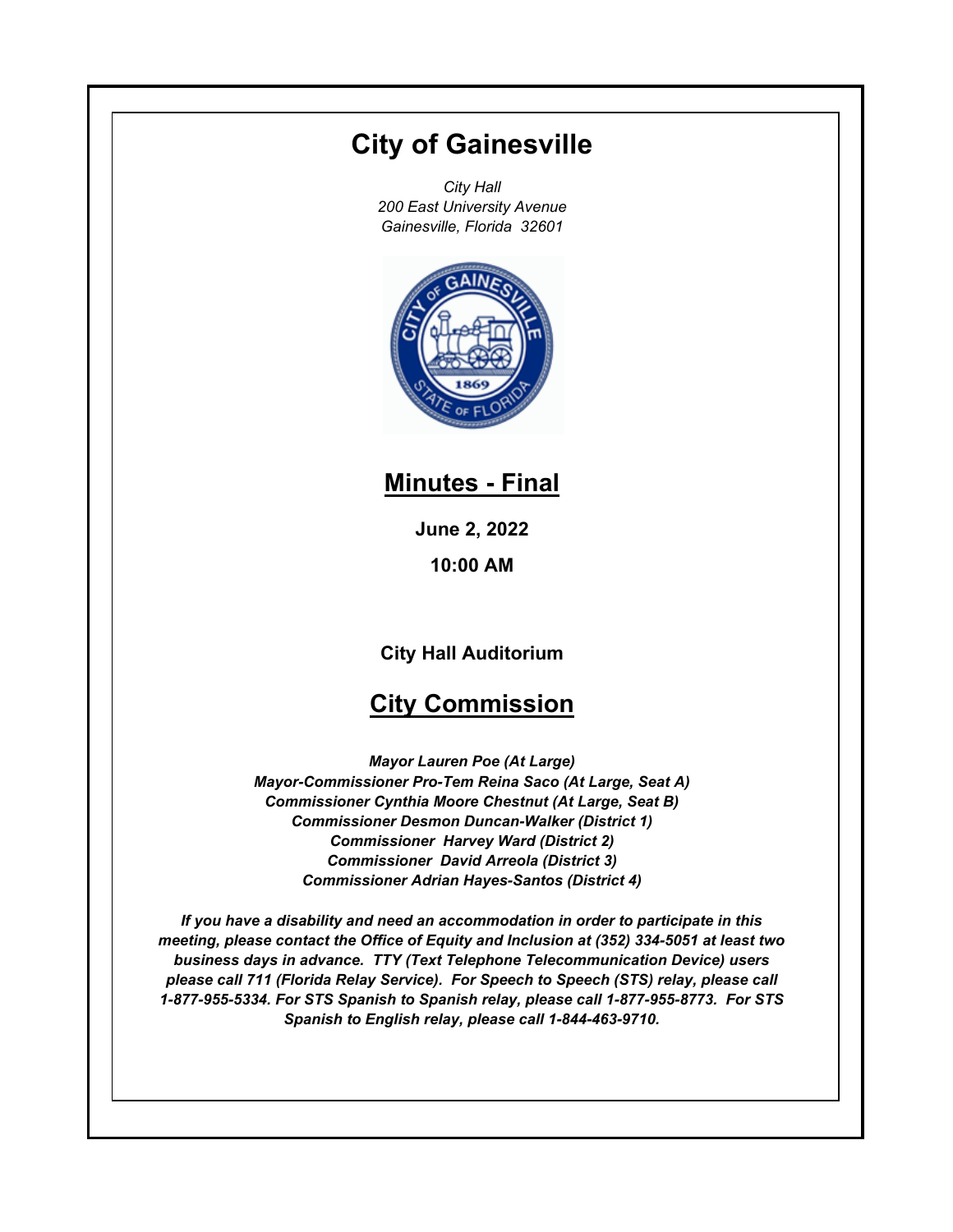#### **CALL TO ORDER - 10:03 AM**

## **AGENDA STATEMENT**

### **ROLL CALL**

Present 7 - Commissioner Hayes-Santos, Mayor Poe, Commissioner Ward, Commissioner Duncan-Walker, Commissioner Chestnut, Mayor-Commissioner Pro Tem Saco, and Commissioner Arreola

## **MOMENT OF SILENCE**

#### **ADOPTION OF AGENDA (Includes both Consent and Regular Agenda Items. Consent Agenda Items that will not be discussed, may include Advocacy Resolutions) CA**

*Motion by Commissioner Hayes-Santos, seconded by Commissioner Ward: Remove #211279 from Consent to Regular Agenda. Motion passed 6-0. Mayor-Commissioner Pro Tem Saco absent.*

*Motion by Commissioner Chestnut, seconded by Commissioner Duncan-Walker: Remove #211217 and #211211. Motion failed 3-3. Commissioner Ward, Commissioner Hayes-Santos and Commissioner Arreola in dissent. Mayor-Commissioner Pro Tem Saco absent.*

**Adopted with Modifications.**

## **CONSENT AGENDA ITEMS**

| $CA-1$ | 211255. | <b>Resignation of Cristina Espinosa from the Gainesville Human Rights Board</b><br><b>(B)</b> |                                                                                            |  |  |
|--------|---------|-----------------------------------------------------------------------------------------------|--------------------------------------------------------------------------------------------|--|--|
|        |         | <b>RECOMMENDATION</b>                                                                         | The City Commission accept the resignation of Cristina<br>Espinosa, effective immediately. |  |  |
|        |         | Approved as Recommended                                                                       |                                                                                            |  |  |
| $CA-2$ | 211210. | Approval of Minutes from the May 5 and May 9 (2) 2022 City Commission<br><b>Meetings</b> (B)  |                                                                                            |  |  |
|        |         | <b>RECOMMENDATION</b>                                                                         | The City Commission approve the minutes of May 5 and May<br>$9(2)$ , 2022.                 |  |  |
|        |         | <b>Approved as Recommended</b>                                                                |                                                                                            |  |  |
| $CA-3$ | 211012. | 2022-2023 Strategic Plan Update (B)                                                           |                                                                                            |  |  |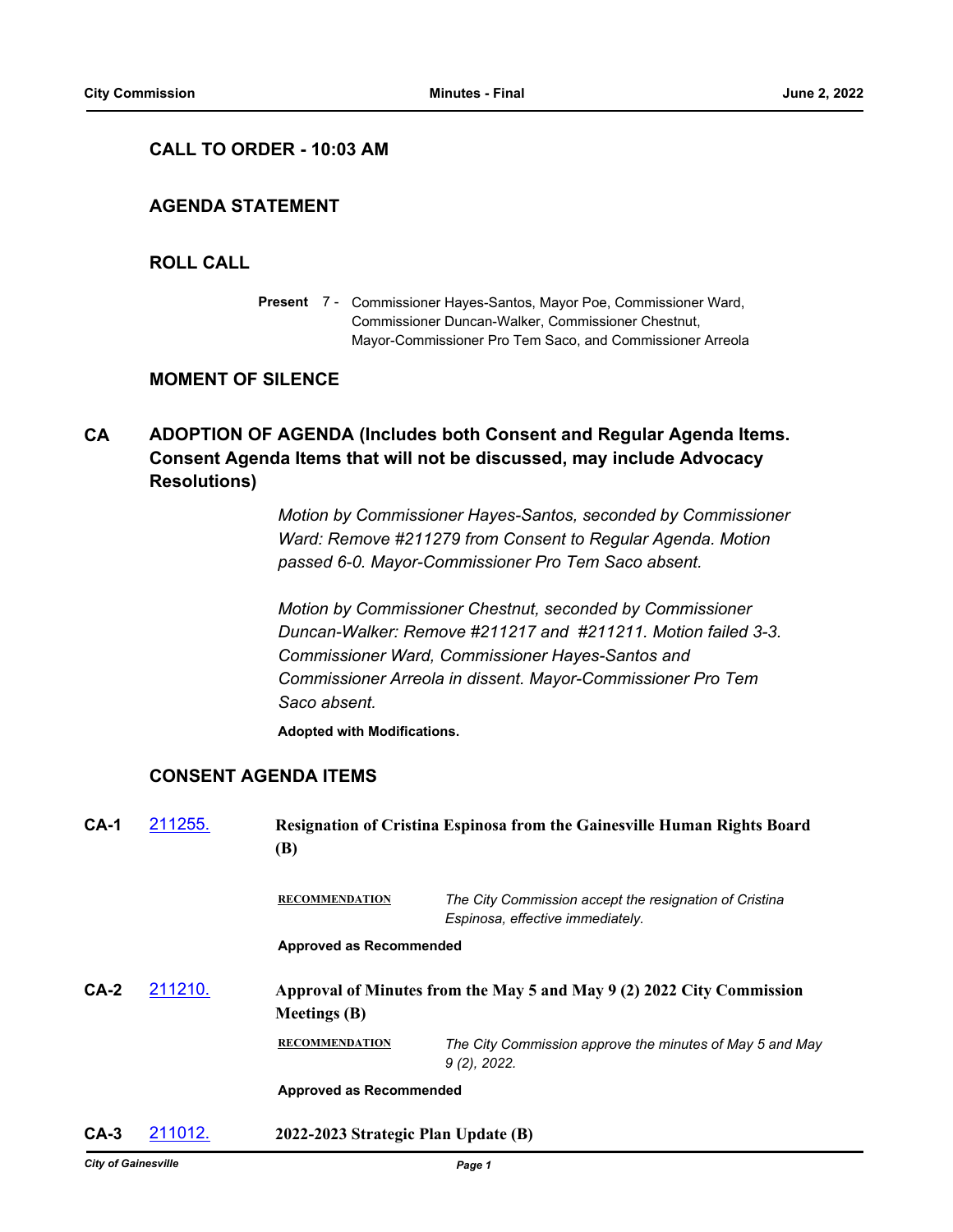|        |         | <b>RECOMMENDATION</b>                                                                                                                                                                                                                                                                                                                                                                                                                                                                                                                                                                                        | The City Commission approve the updates to the 2022-2023<br>Strategic Plan, as depicted in the attached graphic.                                                                                                                                                                                                                    |  |  |
|--------|---------|--------------------------------------------------------------------------------------------------------------------------------------------------------------------------------------------------------------------------------------------------------------------------------------------------------------------------------------------------------------------------------------------------------------------------------------------------------------------------------------------------------------------------------------------------------------------------------------------------------------|-------------------------------------------------------------------------------------------------------------------------------------------------------------------------------------------------------------------------------------------------------------------------------------------------------------------------------------|--|--|
|        |         | <b>Approved as Recommended</b>                                                                                                                                                                                                                                                                                                                                                                                                                                                                                                                                                                               |                                                                                                                                                                                                                                                                                                                                     |  |  |
| $CA-4$ | 211193. | <b>Approval of Succession Planning Policy - Policy E-10 (B)</b>                                                                                                                                                                                                                                                                                                                                                                                                                                                                                                                                              |                                                                                                                                                                                                                                                                                                                                     |  |  |
|        |         | <b>RECOMMENDATION</b>                                                                                                                                                                                                                                                                                                                                                                                                                                                                                                                                                                                        | The City Commission approve Human Resources Policy -<br>E-10 Succession Planning Policy.                                                                                                                                                                                                                                            |  |  |
|        |         | <b>Approved as Recommended</b>                                                                                                                                                                                                                                                                                                                                                                                                                                                                                                                                                                               |                                                                                                                                                                                                                                                                                                                                     |  |  |
| $CA-5$ | 211237. | Approval and Authorization to Execute Lease - Park People, Inc. (B)                                                                                                                                                                                                                                                                                                                                                                                                                                                                                                                                          |                                                                                                                                                                                                                                                                                                                                     |  |  |
|        |         |                                                                                                                                                                                                                                                                                                                                                                                                                                                                                                                                                                                                              | This item is a request to approve and authorize the execution of a lease with Park<br>People, Inc., a Florida corporation for the Depot buildings and accessory facilities.                                                                                                                                                         |  |  |
|        |         | <b>RECOMMENDATION</b>                                                                                                                                                                                                                                                                                                                                                                                                                                                                                                                                                                                        | The City Commission: 1) approve the Lease with Park People,<br>Inc. for the building and facilities space available at 201<br>Southeast Depot Avenue; and 2) authorize the City Manager<br>to execute the Lease with Park People, Inc., subject to review<br>and approval of the City Attorney's Office as to form and<br>legality. |  |  |
|        |         | <b>Approved as Recommended</b>                                                                                                                                                                                                                                                                                                                                                                                                                                                                                                                                                                               |                                                                                                                                                                                                                                                                                                                                     |  |  |
| $CA-6$ | 211241. |                                                                                                                                                                                                                                                                                                                                                                                                                                                                                                                                                                                                              | Authorization of an Amendment to a Task Assignment under a Professional<br>Design Services Continuing Services Agreement and Authorization to enter<br>into Two Cooperative Purchasing Contracts (B)                                                                                                                                |  |  |
|        |         | This item is a request for the City Commission to approve an Amendment to a Task<br>Assignment for a revised total project cost of \$134,085.00 for professional<br>construction administration services with Manley Design, Inc. and to authorize the<br>City to enter into two Cooperative Purchasing Contracts in the amounts of<br>\$53,326.56 with BCI Burke Company, LLC and \$327,879.88 with PlayCore<br>Wisconsin, DBA Gametime to purchase specified playground equipment via owner<br>direct purchases for the Wild Spaces & Public Places (WSPP) Albert "Ray"<br>Massey Park Playground Project. |                                                                                                                                                                                                                                                                                                                                     |  |  |
|        |         | <b>RECOMMENDATION</b>                                                                                                                                                                                                                                                                                                                                                                                                                                                                                                                                                                                        | The City Commission: 1) authorize the City Manager or<br>designee to execute all contract documents and other<br>necessary documents, subject to approval by the City<br>Attorney as to form and legality.                                                                                                                          |  |  |
|        |         | <b>Approved as Recommended</b>                                                                                                                                                                                                                                                                                                                                                                                                                                                                                                                                                                               |                                                                                                                                                                                                                                                                                                                                     |  |  |
| $CA-7$ | 211220. |                                                                                                                                                                                                                                                                                                                                                                                                                                                                                                                                                                                                              | Naming of Lake on UF's Campus as Liberty Pond (B)                                                                                                                                                                                                                                                                                   |  |  |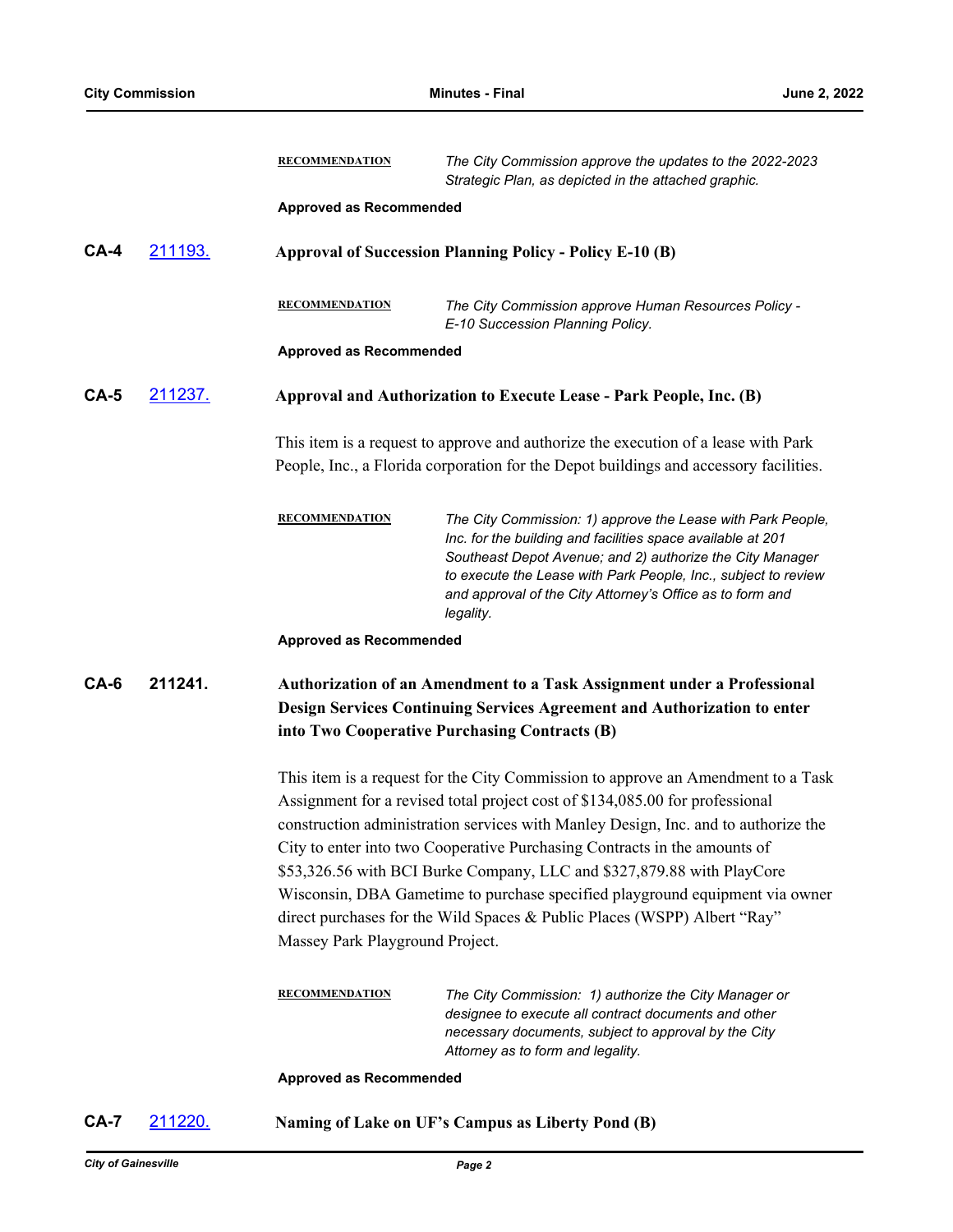|                                          |         | <b>RECOMMENDATION</b>                                                                                                                                                                                                                      | The City Commission affirm support for the proposed naming<br>of the lake on UF's campus as Liberty Pond and authorize the<br>mayor to send correspondence confirming the same.                                                                                                                                                                                                                        |  |  |
|------------------------------------------|---------|--------------------------------------------------------------------------------------------------------------------------------------------------------------------------------------------------------------------------------------------|--------------------------------------------------------------------------------------------------------------------------------------------------------------------------------------------------------------------------------------------------------------------------------------------------------------------------------------------------------------------------------------------------------|--|--|
|                                          |         | <b>Approved as Recommended</b>                                                                                                                                                                                                             |                                                                                                                                                                                                                                                                                                                                                                                                        |  |  |
| $CA-8$                                   | 211274. | Richard Jensen v. City of Gainesville, Florida, d/b/a Gainesville Regional<br>Utilities; Case No. 2020-CA-3379; Eighth Judicial Circuit, in and for<br>Alachua County, Florida. (NB)                                                       |                                                                                                                                                                                                                                                                                                                                                                                                        |  |  |
|                                          |         | <b>RECOMMENDATION</b>                                                                                                                                                                                                                      | The City Commission authorize the City Attorney to: (1) enter<br>into a settlement in lieu of judgment, to resolve all post-trial<br>motions and appeals of the claim of Richard Jensen arising<br>from a trip and fall that occurred on or about January 8, 2019;<br>and (2) pursue a lawsuit against the insurer of Admiral<br>Security for bad faith insurance practices and breach of<br>contract. |  |  |
|                                          |         | <b>Approved as Recommended</b>                                                                                                                                                                                                             |                                                                                                                                                                                                                                                                                                                                                                                                        |  |  |
| $CA-9$                                   | 211275. | J.H., a Minor, by his Parent and Next Friend, Kimberly Price v. Rodney<br>Robinson, Reichert House, Inc., and City of Gainesville, Florida; Case No.<br>2020-CA-1735; Eighth Judicial Circuit, in and for Alachua County, Florida.<br>(NB) |                                                                                                                                                                                                                                                                                                                                                                                                        |  |  |
|                                          |         | <b>RECOMMENDATION</b>                                                                                                                                                                                                                      | The City Commission authorize the City Attorney to accept an<br>Offer of Judgment of the claim of J.H., a minor, arising from<br>an incident that occurred on March 17, 2020.                                                                                                                                                                                                                          |  |  |
|                                          |         | <b>Approved as Recommended</b>                                                                                                                                                                                                             |                                                                                                                                                                                                                                                                                                                                                                                                        |  |  |
| <b>CA-10</b>                             | 211278. |                                                                                                                                                                                                                                            | Settlement of Workers' Compensation Claim - Robert Wright (NB)                                                                                                                                                                                                                                                                                                                                         |  |  |
|                                          |         | This item involves the full and final settlement of Mr. Wright's workers'                                                                                                                                                                  |                                                                                                                                                                                                                                                                                                                                                                                                        |  |  |
|                                          |         |                                                                                                                                                                                                                                            | compensation claim(s), which will include all future medical and indemnity payments.                                                                                                                                                                                                                                                                                                                   |  |  |
|                                          |         | The total settlement amount is \$84,500.00 and represents a significant cost<br>advantage to the city.                                                                                                                                     |                                                                                                                                                                                                                                                                                                                                                                                                        |  |  |
|                                          |         | <b>RECOMMENDATION</b>                                                                                                                                                                                                                      | The City Commission authorizes Special Counsel to prepare<br>and execute the appropriate documents for a lump-sum<br>settlement of the Workers' Compensation claim of Mr. Wright<br>in the amount of \$84,500.00.                                                                                                                                                                                      |  |  |
|                                          |         | <b>Approved as Recommended</b>                                                                                                                                                                                                             |                                                                                                                                                                                                                                                                                                                                                                                                        |  |  |
| <b>CA-11</b>                             | 211256. | <b>Update</b> (B)                                                                                                                                                                                                                          | 2022 City of Gainesville Operating Funds Investment Policy Statement                                                                                                                                                                                                                                                                                                                                   |  |  |
| <b>Investment Policy Statement (IPS)</b> |         |                                                                                                                                                                                                                                            | This item involves amendments to the 2021 City of Gainesville Operating Funds                                                                                                                                                                                                                                                                                                                          |  |  |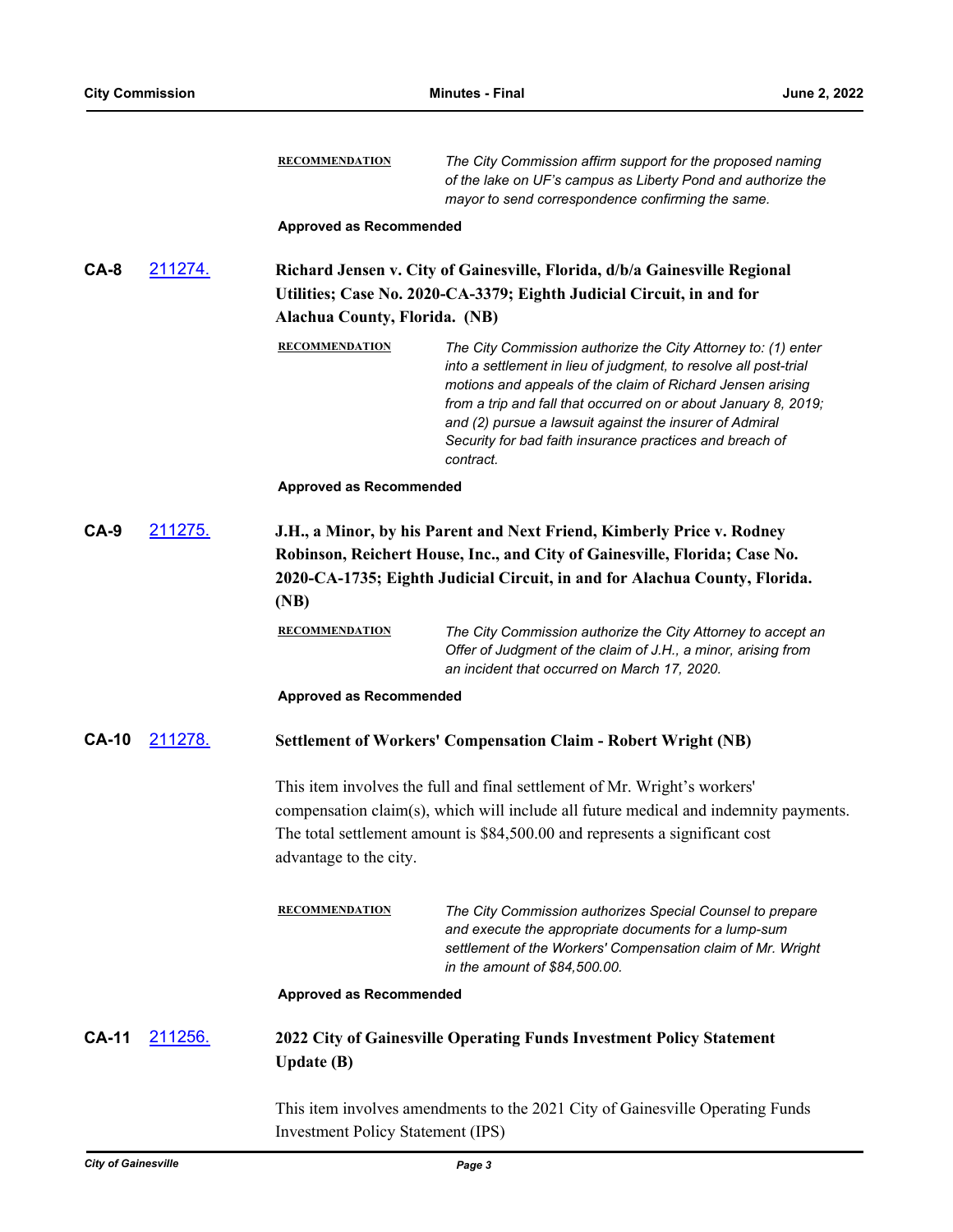**RECOMMENDATION** *Recommended Motion: The City Commission: 1) approve the updated 2022 City of Gainesville Operating Funds Investment Policy Statement.* **Approved as Recommended CA-13** [211196.](http://gainesville.legistar.com/gateway.aspx?m=l&id=/matter.aspx?key=33978) **Intergovernmental Coordination and Review and Public Transportation Collaborative Agreement Update (B) RECOMMENDATION** *The City Commission authorize the Mayor and City Attorney to execute and the Clerk to attest the Intergovernmental Coordination and Review and Public Transportation Collaborative Agreement, and for staff to send the updated Agreement.*

**Approved as Recommended**

**EARLY PUBLIC COMMENT - Members of the public who are unable to wait for their agenda item(s) to be called during the meeting may speak during Early Public Comment. Comment is limited to three (3) minutes on one agenda item or five (5) minutes on two or more agenda items. Speaking during Early Public Comment waives the right to comment during later agenda items.**

#### **BUSINESS DISCUSSION ITEMS (Agenda Items that will be discussed, including those moved from Consent) BD**

**BD-1** [190531.](http://gainesville.legistar.com/gateway.aspx?m=l&id=/matter.aspx?key=30812) **Gainesville Police Department Quarterly Briefing Part Two - CADET Program (B)**

> *Motion: Identify funding, continue planning and return with an update after recess.*

*Lonnie Scott Interim GPD Chief gave a presentation.*

*Cynthia Curry, Interim City Manager spoke to the item.*

*Commissioner Saco arrived at 10:37 AM.*

**RECOMMENDATION** *The City Commission hear a presentation and take action as deemed necessary.*

**A motion was made by Commissioner Arreola, seconded by Commissioner Hayes-Santos, that this Matter be Approved, as shown above. The motion carried by the following vote:**

Aye: 7 - Commissioner Hayes-Santos, Mayor Poe, Commissioner Ward, Commissioner Duncan-Walker, Commissioner Chestnut, Mayor-Commissioner Pro Tem Saco, and Commissioner Arreola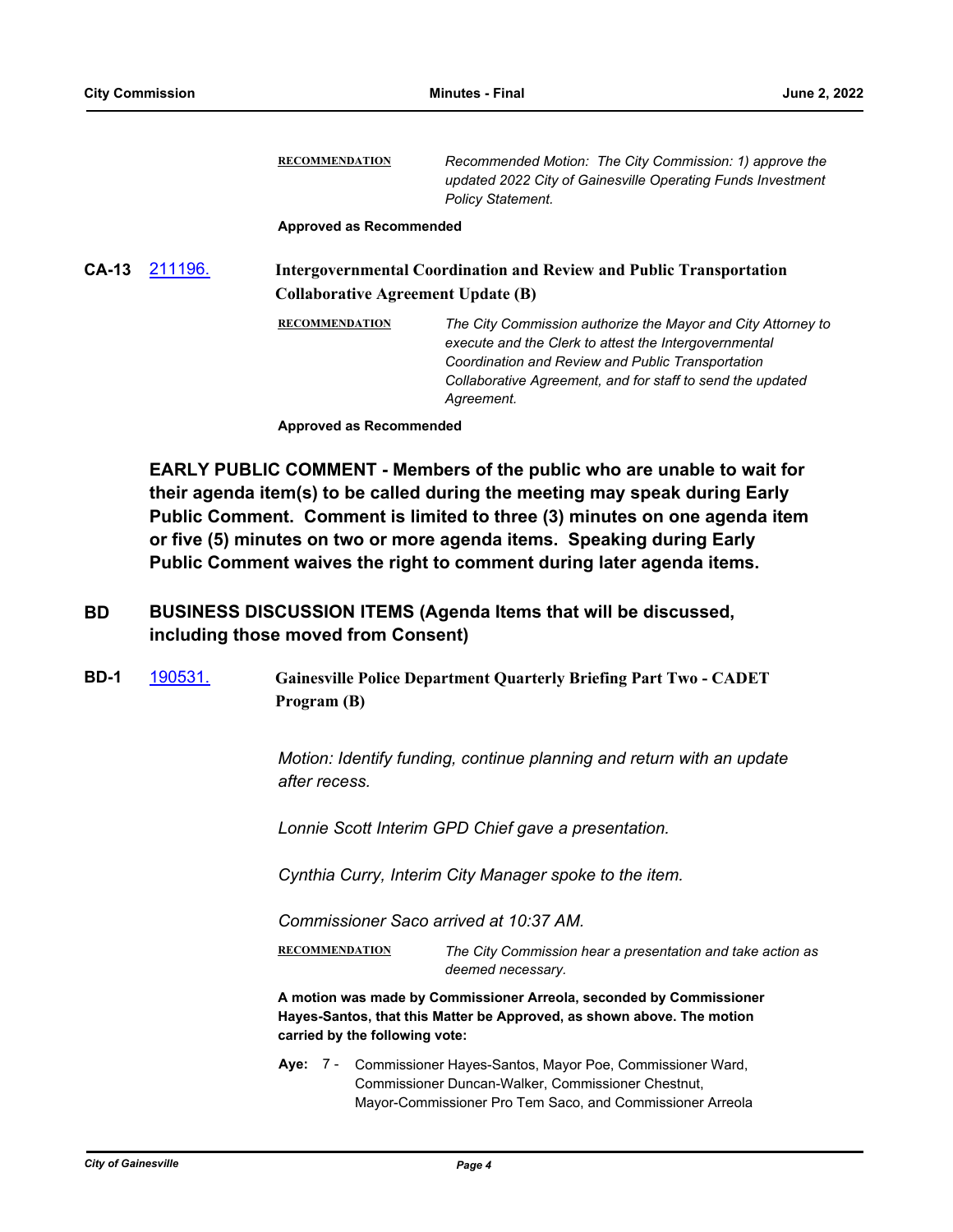| <b>City Commission</b> |                     |                                                                                                                                                                                      | June 2, 2022                                                                                                                                                                                                                                                                                                                                                                                                                        |  |  |  |  |
|------------------------|---------------------|--------------------------------------------------------------------------------------------------------------------------------------------------------------------------------------|-------------------------------------------------------------------------------------------------------------------------------------------------------------------------------------------------------------------------------------------------------------------------------------------------------------------------------------------------------------------------------------------------------------------------------------|--|--|--|--|
| <b>BD-2</b>            | 211239.             | <b>Department of Sustainable Development Fee Study Update (B)</b>                                                                                                                    |                                                                                                                                                                                                                                                                                                                                                                                                                                     |  |  |  |  |
|                        |                     | This is a request for the City Commission to hear a presentation from Berry Dunn<br>McNeil & Parker, LLC and provide direction to staff.                                             |                                                                                                                                                                                                                                                                                                                                                                                                                                     |  |  |  |  |
|                        |                     | Andrew Persons spoke to the item.                                                                                                                                                    |                                                                                                                                                                                                                                                                                                                                                                                                                                     |  |  |  |  |
|                        |                     | Jesse Myott gave a presentation.                                                                                                                                                     |                                                                                                                                                                                                                                                                                                                                                                                                                                     |  |  |  |  |
|                        |                     | <b>RECOMMENDATION</b>                                                                                                                                                                | The City Commission 1) receive a report and presentation<br>from Berry Dunn McNeil & Parker, LLC and 2) Adopt the<br>proposed fee recommendations.                                                                                                                                                                                                                                                                                  |  |  |  |  |
|                        |                     |                                                                                                                                                                                      | A motion was made by Commissioner Hayes-Santos, seconded by<br>Mayor-Commissioner Pro Tem Saco, that this Matter be Approved as<br>Recommended. The motion carried by the following vote:                                                                                                                                                                                                                                           |  |  |  |  |
|                        |                     | Aye: 7 -                                                                                                                                                                             | Commissioner Hayes-Santos, Mayor Poe, Commissioner Ward,<br>Commissioner Duncan-Walker, Commissioner Chestnut,<br>Mayor-Commissioner Pro Tem Saco, and Commissioner Arreola                                                                                                                                                                                                                                                         |  |  |  |  |
| <b>RE</b>              | <b>Resolutions)</b> | RESOLUTIONS - ROLL CALL REQUIRED (Unless mandated by statute to<br>occur in the evening: May include Advocacy Resolutions and Binding                                                |                                                                                                                                                                                                                                                                                                                                                                                                                                     |  |  |  |  |
| <b>RE-1</b>            | 211185.             | <b>Acceptance of Grant Agreement Modification for Hurricane Shelter</b><br><b>Retrofit at Grace Marketplace Building #15 (B)</b>                                                     |                                                                                                                                                                                                                                                                                                                                                                                                                                     |  |  |  |  |
|                        |                     | <b>RECOMMENDATION</b>                                                                                                                                                                | The City Commission: 1) accept the grant award; 2) authorize<br>the Interim City Manager and or designee to execute the<br>Modification to Sub-grant Agreement and other documents<br>necessary for the project, subject for approval by the City<br>Attorney as to form and legality; and 3) authorize the Mayor<br>and City Clerk to execute the Resolution, subject to approval<br>by the City Attorney as to form and legality. |  |  |  |  |
|                        |                     | A motion was made by Commissioner Hayes-Santos, seconded by<br>Commissioner Arreola, that this Matter be Adopted (Resolution). The motion<br>carried by the following vote:          |                                                                                                                                                                                                                                                                                                                                                                                                                                     |  |  |  |  |
|                        |                     | Aye: 7 - Commissioner Hayes-Santos, Mayor Poe, Commissioner Ward,<br>Commissioner Duncan-Walker, Commissioner Chestnut,<br>Mayor-Commissioner Pro Tem Saco, and Commissioner Arreola |                                                                                                                                                                                                                                                                                                                                                                                                                                     |  |  |  |  |
| <b>RE-2</b>            | <u>211215.</u>      | Florida Department of Agriculture and Consumer Services, Division of<br><b>Agricultural Environmental Services, Mosquito Control Grant Application</b><br><b>(B)</b>                 |                                                                                                                                                                                                                                                                                                                                                                                                                                     |  |  |  |  |
|                        |                     | <b>RECOMMENDATION</b>                                                                                                                                                                | The City Commission adopt the Resolution which authorizes<br>the City Manager or designee to execute and enter into a grant<br>agreement if awarded, and any other necessary documents<br>with FDACS pertaining to this grant, subject to approval by                                                                                                                                                                               |  |  |  |  |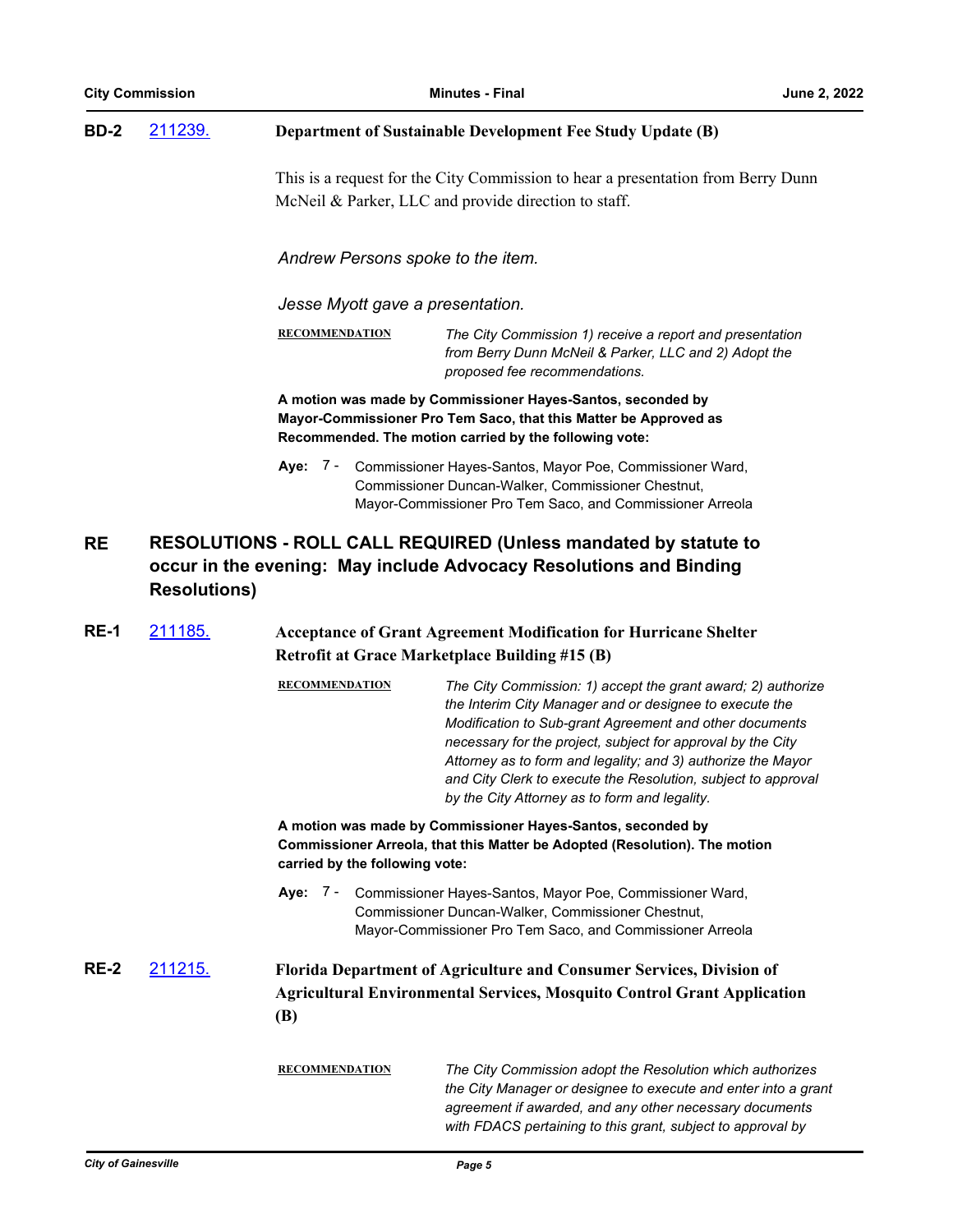*the City Attorney or designee as to form and legality.*

**A motion was made by Mayor-Commissioner Pro Tem Saco, seconded by Commissioner Hayes-Santos, that this Matter be Adopted (Resolution). The motion carried by the following vote:**

Aye: 7 - Commissioner Hayes-Santos, Mayor Poe, Commissioner Ward, Commissioner Duncan-Walker, Commissioner Chestnut, Mayor-Commissioner Pro Tem Saco, and Commissioner Arreola

## **RE-3** [211221.](http://gainesville.legistar.com/gateway.aspx?m=l&id=/matter.aspx?key=34003) **Resolution for a Public Transportation Grant Agreement Amendment - Public Transit Service Development Program Agreement Amendment for Autonomous Vehicle Project (B)**

*Malissa McCreedy, Director of Transportation and Mobility spoke to the item.*

**RECOMMENDATION** *The City Commission adopt the resolution.*

**A motion was made by Commissioner Hayes-Santos, seconded by Commissioner Arreola, that this Matter be Adopted (Resolution). The motion carried by the following vote:**

- **Aye:** Commissioner Hayes-Santos, Mayor Poe, Commissioner Duncan-Walker, Commissioner Chestnut, Mayor-Commissioner Pro Tem Saco, and Commissioner Arreola Aye: 6 -
- **Absent:** 1 Commissioner Ward

## **RE-4** [211238.](http://gainesville.legistar.com/gateway.aspx?m=l&id=/matter.aspx?key=34020) **Request to Adopt a Resolution Declaring a Portion of City Owned Property as Surplus (B)**

This item requests the City Commission adopt a Resolution declaring a portion of Tax Parcel #08161-000-000 as Surplus Property Not Designated for Affordable Housing.

*Erik Bredfeldt, Director of Economic Development and Innovation gave a presentation.*

| <b>RECOMMENDATION</b> | The City Commission: 1) adopt the Resolution declaring an     |
|-----------------------|---------------------------------------------------------------|
|                       | approximate 6.71 acre portion of Tax Parcel #08161-000-000    |
|                       | as Surplus Property Not Designated for Affordable Housing:    |
|                       | and, 2) direct the City Manager or designee to dispose of the |
|                       | property in a competitive manner.                             |
|                       |                                                               |

**A motion was made by Commissioner Hayes-Santos, seconded by Mayor-Commissioner Pro Tem Saco, that this Matter be Adopted (Resolution). The motion carried by the following vote:**

Aye: 7 - Commissioner Hayes-Santos, Mayor Poe, Commissioner Ward, Commissioner Duncan-Walker, Commissioner Chestnut, Mayor-Commissioner Pro Tem Saco, and Commissioner Arreola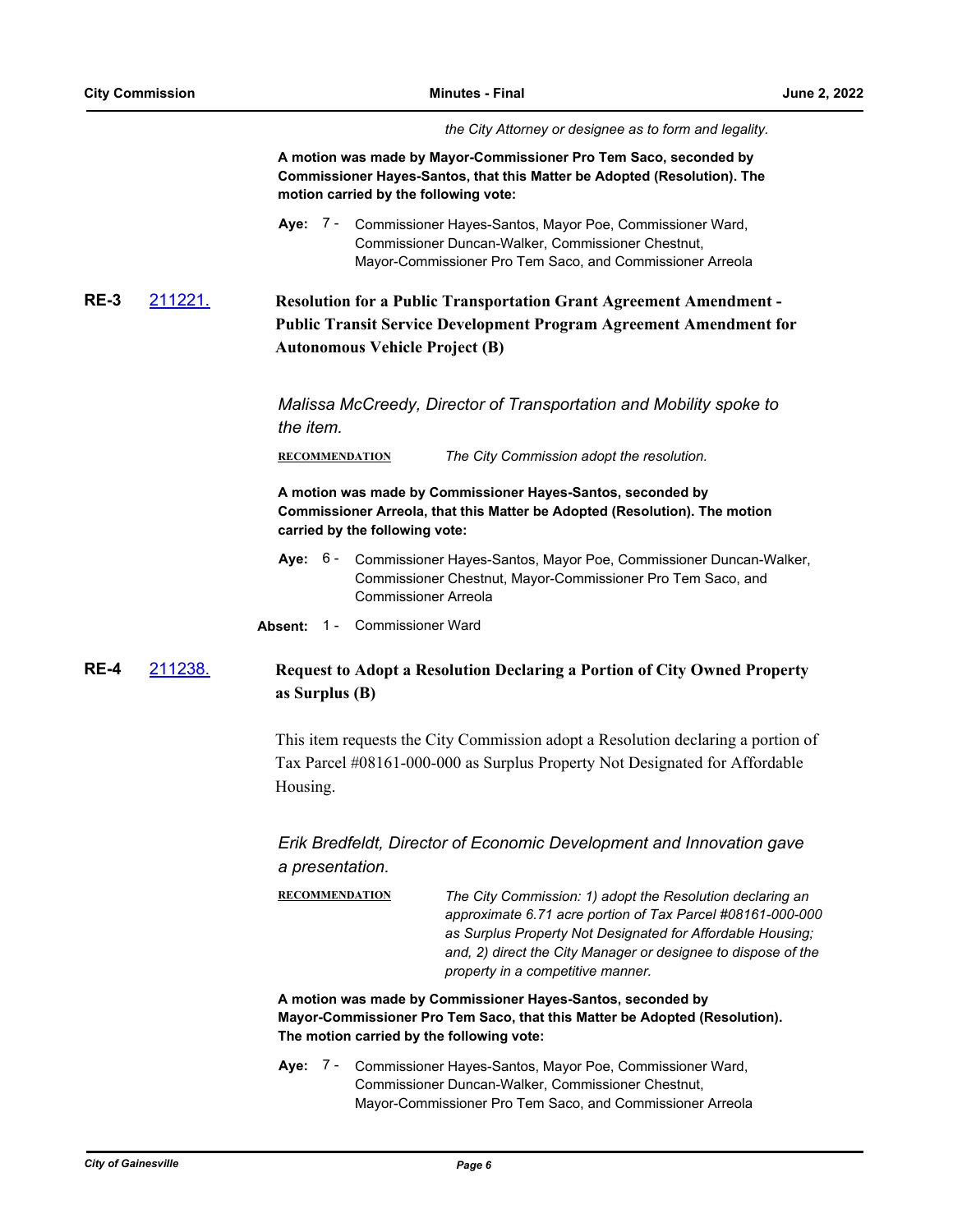### **NON-BINDING RESOLUTION**

**RE-5** [211249.](http://gainesville.legistar.com/gateway.aspx?m=l&id=/matter.aspx?key=34031) **Mayor Lauren Poe - Permitless Carry Non-Binding Resolution (B)**

**RECOMMENDATION** *The City Commission adopt the proposed resolution.*

**A motion was made by Commissioner Arreola, seconded by Commissioner Ward, that this Matter be Adopted (Resolution). The motion carried by the following vote:**

Aye: 7 - Commissioner Hayes-Santos, Mayor Poe, Commissioner Ward, Commissioner Duncan-Walker, Commissioner Chestnut, Mayor-Commissioner Pro Tem Saco, and Commissioner Arreola

**RECESS - 11:35 AM**

#### **CALL TO ORDER AFTERNOON SESSION - 1:00 PM**

**EARLY PUBLIC COMMENT ON AGENDA ITEMS - Members of the public who are unable to wait for their agenda item(s) to be called during the meeting may speak during Early Public Comment. Comment is limited to three (3) minutes on one agenda item or five (5) minutes on two or more agenda items. Speaking during Early Public Comment waives the right to comment during later agenda items.**

> *Gary Gordon Tana Silva Ricky Quintana*

**GENERAL PUBLIC COMMENT FOR ITEMS NOT ON THE AGENDA - Members of the public may speak for up to three (3) minutes per meeting on any item not on the agenda. General Public Comment may be submitted in advance by pre-recorded voice message only (see page 2 for details). The General Public Comment period shall not exceed 30 minutes total.**

## **BD BUSINESS DISCUSSION ITEMS**

**BD-3** [211276.](http://gainesville.legistar.com/gateway.aspx?m=l&id=/matter.aspx?key=34058) **Infrastructure and Wild Spaces / Public Places Surtax Update (B)**

*Motion: Staff to continue working on the infrastructure and Wild Spaces Public Places surtax, taking the comments made by Commissioner Duncan-Walker, Commissioner Hayes-Santos, Commissioner Arreola and Mayor Poe in mind as we proceed, bring the list back in July and continue providing timely updates.*

*Notes: Some of the comments referenced in the above motion were the*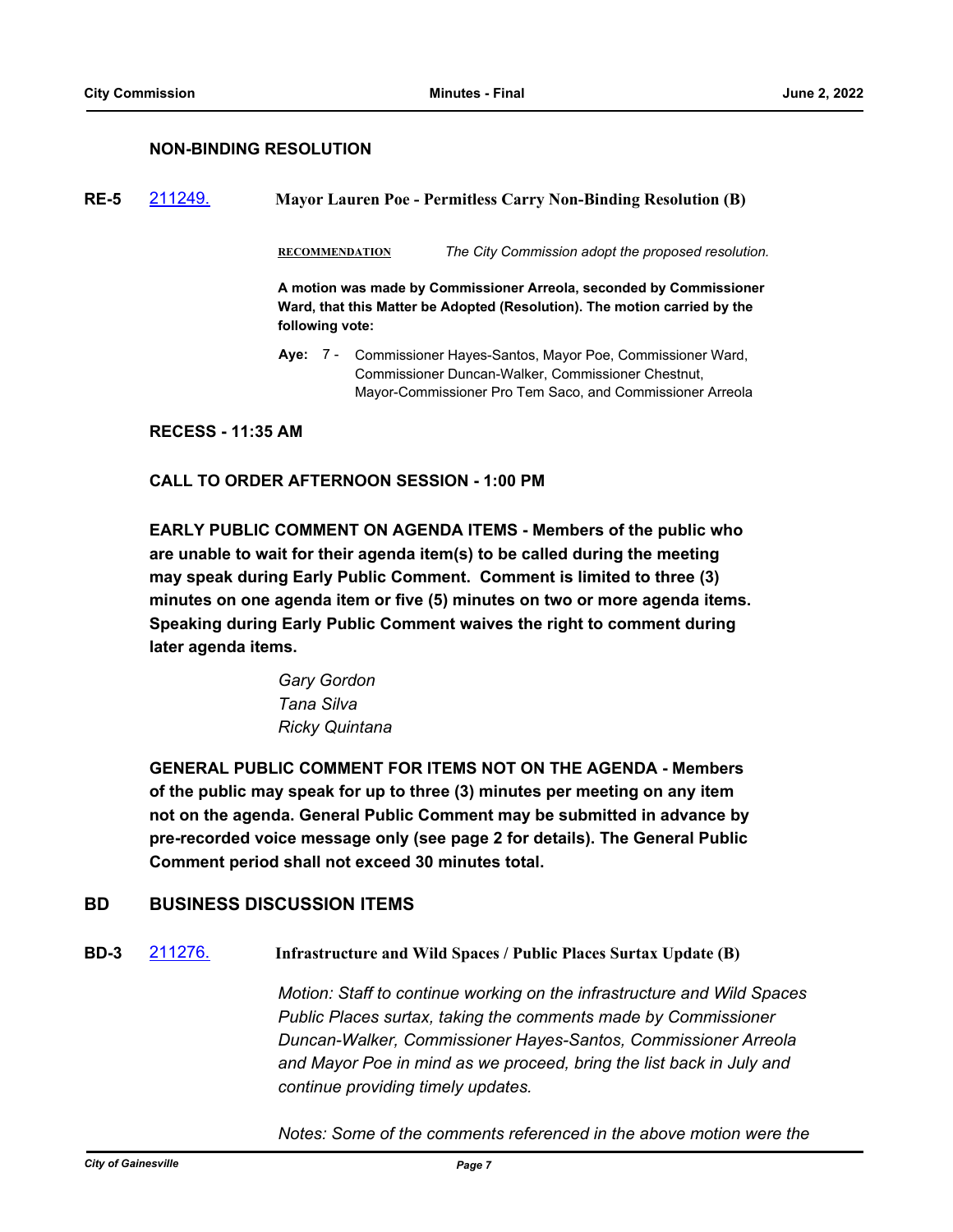*OEI working on an equity tool for prioritizing projects, consider adding the SW community to consider, considering ongoing operations and maintenance costs and schedule a discussion for GPC for bikeway and trail connections.*

*Cynthia Curry spoke to the item.*

*Phil Man, Advisor to City Manager gave a presentation.*

**RECOMMENDATION** *The City Commission: 1) receive an update from staff; and, 2) provide direction, as appropriate.*

**A motion was made by Commissioner Chestnut, seconded by Commissioner Arreola, that this Matter be Approved, as shown above. The motion carried by the following vote:**

## **BD-4** [211223.](http://gainesville.legistar.com/gateway.aspx?m=l&id=/matter.aspx?key=34005) **8th and Waldo Sports Complex Scope of Service - Feasibility and Pro Forma Study(B)**

Commission requested staff come back on May 19th with a more detailed scope of services for a pro forma and feasibility study for the 8th and Waldo Sports Complex.

*Motion: Approve recommendation and add feasibility of skate park and ice rink.*

*Cynthia Curry spoke to the item.*

*Roxanna Gonzalez, Director of Parks, Recreation and Cultural Affairs gave a presentation.*

**RECOMMENDATION** *City Commission 1) hear a presentation on the 8th and Waldo Scope of Services for a pro forma and feasibility study on a Sports Complex, and 2) provide direction to the City Manager on whether to proceed with the RFP process or not.*

**A motion was made by Commissioner Chestnut, seconded by Commissioner Ward, that this Matter be Approved, as shown above. The motion carried by the following vote:**

Aye: 7 - Commissioner Hayes-Santos, Mayor Poe, Commissioner Ward, Commissioner Duncan-Walker, Commissioner Chestnut, Mayor-Commissioner Pro Tem Saco, and Commissioner Arreola

**BD-5** [211251.](http://gainesville.legistar.com/gateway.aspx?m=l&id=/matter.aspx?key=34033) **Update on Plan for Identifying and Reaching Neighbors who might Benefit from the LEEPPlus Program (NB)**

Aye: 7 - Commissioner Hayes-Santos, Mayor Poe, Commissioner Ward, Commissioner Duncan-Walker, Commissioner Chestnut, Mayor-Commissioner Pro Tem Saco, and Commissioner Arreola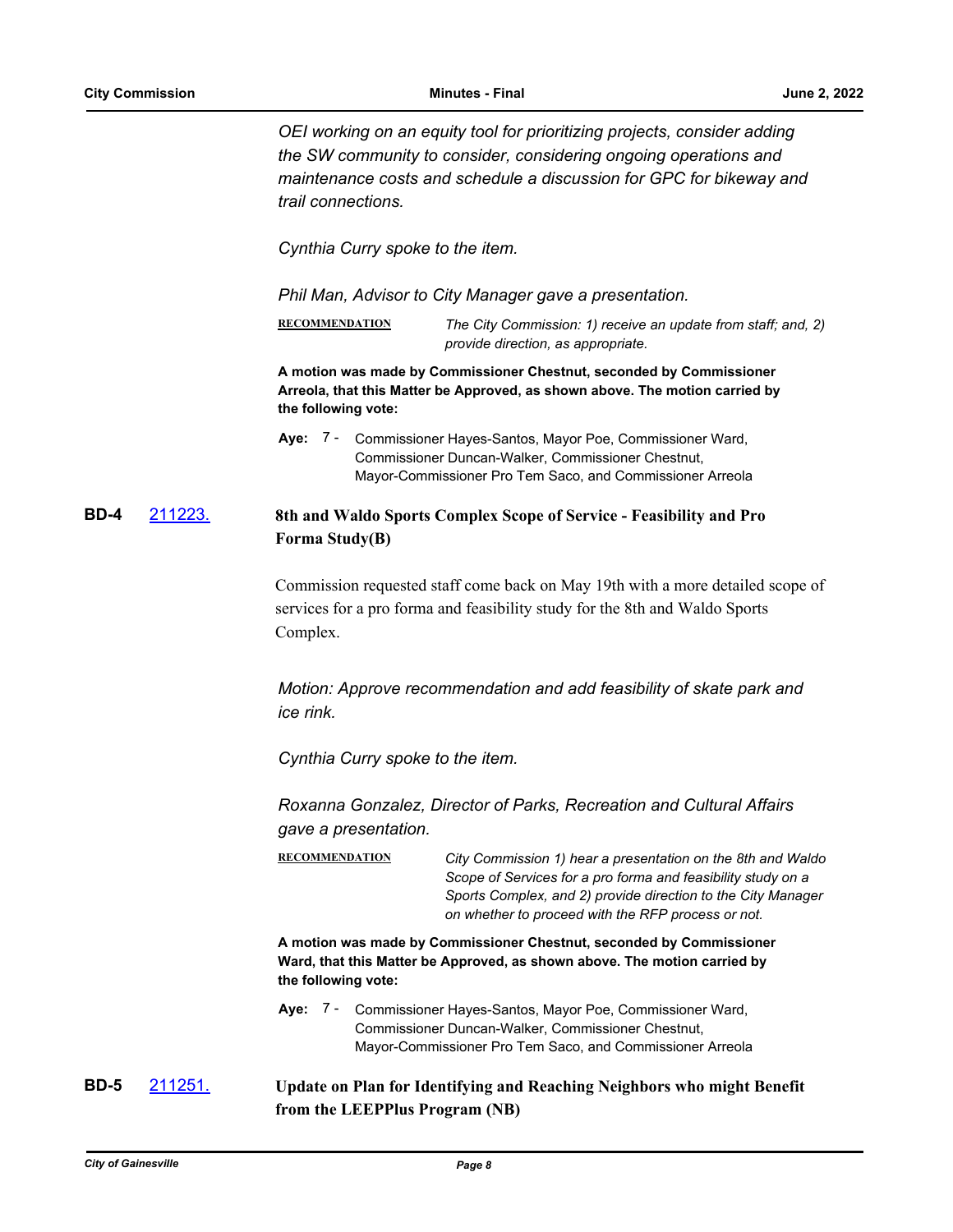*Anthony Cunningham, Interim GRU General Manager spoke to the item.*

*Kinnizon Hutchinson, GRU Chief Customer Officer gave a presentation.*

**RECOMMENDATION** *Hear update from staff and take any action deemed appropriate.*

**Heard**

#### **BD-6** [210851.](http://gainesville.legistar.com/gateway.aspx?m=l&id=/matter.aspx?key=33633) **Charter Amendment Addressing Vacancies in Office (NB)**

*Motion: Ask City Attorney to bring ballot language on a charter amendment to call an election within 60 days of vacancy.*

**RECOMMENDATION** *The City Commission take action as deemed necessary.*

**A motion was made by Commissioner Hayes-Santos, seconded by Commissioner Arreola, that this Matter be Approved, as shown above. The motion carried by the following vote:**

- Aye: 6 Commissioner Hayes-Santos, Mayor Poe, Commissioner Ward, Commissioner Duncan-Walker, Commissioner Chestnut, and Commissioner Arreola
- **Nay:** 1 Mayor-Commissioner Pro Tem Saco

## **RE RESOLUTIONS**

## **RE-6** [211271.](http://gainesville.legistar.com/gateway.aspx?m=l&id=/matter.aspx?key=34053) **Quasi-Judicial - Conditional Final Plat - Tara Serena, a Cluster Subdivision (B)**

Resolution No. 210105

A resolution of the City of Gainesville, Florida, approving the conditional final plat named "TARA SERENA, A CLUSTER SUBDIVISION" located in the vicinity of 2100 NW 53rd Avenue, Gainesville, Florida, as more specifically described in this resolution; providing directions to the City Clerk; providing conditions and restrictions; and providing an immediate effective date.

*Andrew Persons spoke to the item.*

*Lawrence Calderon, Planner gave a presentation.* **RECOMMENDATION** *The City Commission adopts the proposed resolution.*

**A motion was made by Commissioner Hayes-Santos, seconded by Mayor-Commissioner Pro Tem Saco, that this Matter be Adopted (Resolution). The motion carried by the following vote:**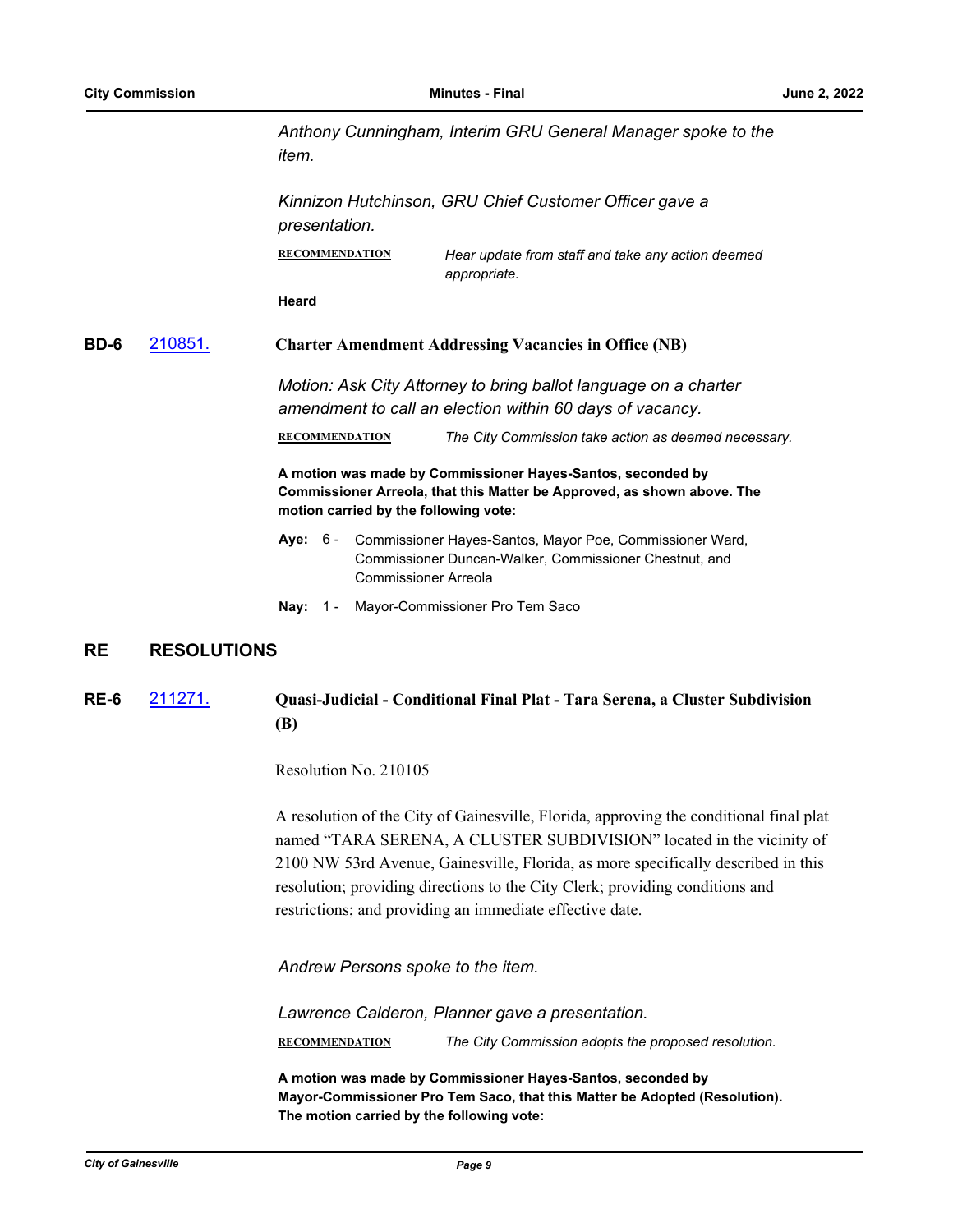|             |                        |                                                                                                                  |  | Aye: 6 - Commissioner Hayes-Santos, Mayor Poe, Commissioner Ward,<br>Commissioner Duncan-Walker, Commissioner Chestnut, and<br>Mayor-Commissioner Pro Tem Saco                                                                                                                                                                                                                                                                                                        |
|-------------|------------------------|------------------------------------------------------------------------------------------------------------------|--|-----------------------------------------------------------------------------------------------------------------------------------------------------------------------------------------------------------------------------------------------------------------------------------------------------------------------------------------------------------------------------------------------------------------------------------------------------------------------|
|             |                        | Absent: 1 -                                                                                                      |  | <b>Commissioner Arreola</b>                                                                                                                                                                                                                                                                                                                                                                                                                                           |
| <b>OR</b>   | <b>ORDINANCES</b>      |                                                                                                                  |  |                                                                                                                                                                                                                                                                                                                                                                                                                                                                       |
|             | <b>SECOND READINGS</b> |                                                                                                                  |  |                                                                                                                                                                                                                                                                                                                                                                                                                                                                       |
|             | <b>FIRST READINGS</b>  |                                                                                                                  |  |                                                                                                                                                                                                                                                                                                                                                                                                                                                                       |
| FR-1        | 210356.                |                                                                                                                  |  | <b>Ordinance Revising Code Sections Relating to Boards and Committees (B)</b>                                                                                                                                                                                                                                                                                                                                                                                         |
|             |                        |                                                                                                                  |  | Ordinance No. 210356                                                                                                                                                                                                                                                                                                                                                                                                                                                  |
|             |                        |                                                                                                                  |  | An ordinance of the City of Gainesville, Florida; revising Article V of Chapter 2 of<br>the City Code of Ordinances relating to boards and committees; providing<br>directions to the codifier; providing a severability clause; providing a repealing<br>clause; and providing an immediate effective date.                                                                                                                                                          |
|             |                        |                                                                                                                  |  | The City Commission adopt the proposed ordinance.<br><b>RECOMMENDATION</b>                                                                                                                                                                                                                                                                                                                                                                                            |
|             |                        |                                                                                                                  |  | A motion was made by Commissioner Chestnut, seconded by Commissioner<br>Ward, that this Matter be Adopted on First Reading (Ordinance). The motion<br>carried by the following vote:                                                                                                                                                                                                                                                                                  |
|             |                        |                                                                                                                  |  | Aye: 6 - Commissioner Hayes-Santos, Mayor Poe, Commissioner Ward,<br>Commissioner Duncan-Walker, Commissioner Chestnut, and<br>Mayor-Commissioner Pro Tem Saco                                                                                                                                                                                                                                                                                                        |
|             |                        |                                                                                                                  |  | Absent: 1 - Commissioner Arreola                                                                                                                                                                                                                                                                                                                                                                                                                                      |
| <b>FR-2</b> | 210562.                | Revising City Charter and City Code Sections by changing "Clerk of the<br><b>Commission"</b> to "City Clerk" (B) |  |                                                                                                                                                                                                                                                                                                                                                                                                                                                                       |
|             |                        |                                                                                                                  |  | ORDINANCE NO. 210562                                                                                                                                                                                                                                                                                                                                                                                                                                                  |
|             |                        |                                                                                                                  |  | An ordinance of the City of Gainesville, Florida, revising city charter and city code<br>sections to conform to the charter amendment approved by voters on November 3,<br>2020 changing "clerk of the commission" to "city clerk"; updating or deleting<br>obsolete provisions; correcting scrivener's errors; providing directions to the<br>codifier; providing a severability clause; providing a repealing clause; and providing<br>an immediate effective date. |
|             |                        |                                                                                                                  |  | Phimetto Lewis, Planner gave a presentation.                                                                                                                                                                                                                                                                                                                                                                                                                          |

**RECOMMENDATION** *The City Commission adopt the proposed ordinance.*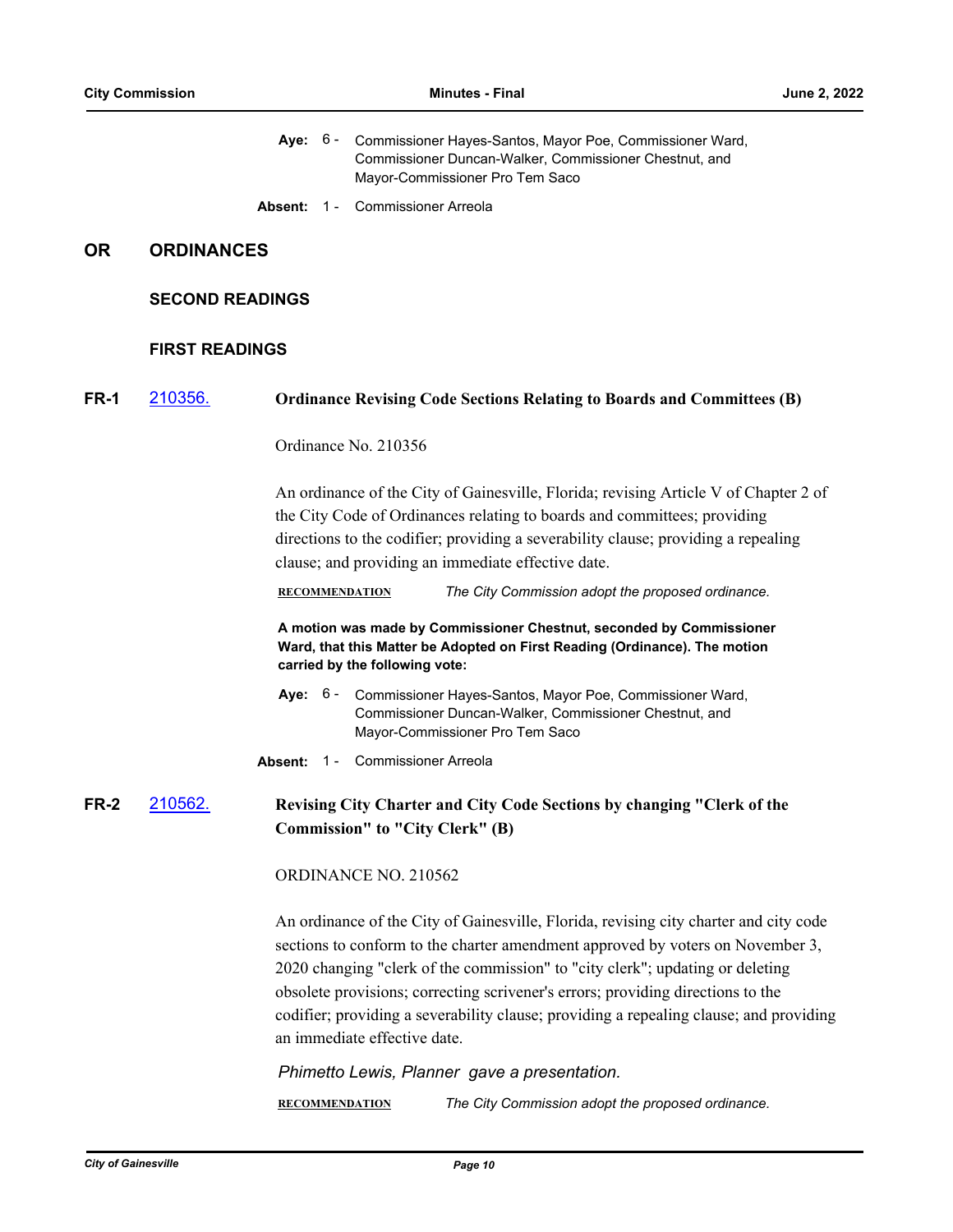| A motion was made by Mayor-Commissioner Pro Tem Saco, seconded by            |
|------------------------------------------------------------------------------|
| Commissioner Ward, that this Matter be Adopted on First Reading (Ordinance). |
| The motion carried by the following vote:                                    |

**FR-3** [211052.](http://gainesville.legistar.com/gateway.aspx?m=l&id=/matter.aspx?key=33834) **Text Change - Name Change of Clerk of the Commission to City Clerk (B)**

Ordinance No. 211052

An ordinance of the City of Gainesville, Florida, amending Sections 30-3.3, 30-3.4, 30-3.37, 30-3.39, and 30-10.8 of the Land Development Code (Chapter 30 of the City of Gainesville Code of Ordinances) to change any references of "clerk of the commission" to "city clerk"; providing directions to the codifier; providing a severability clause; providing a repealing clause; and providing an immediate effective date.

**RECOMMENDATION** *The City Commission adopt the proposed ordinance.*

**A motion was made by Commissioner Hayes-Santos, seconded by Commissioner Chestnut, that this Matter be Adopted on First Reading (Ordinance). The motion carried by the following vote:**

Aye: 7 - Commissioner Hayes-Santos, Mayor Poe, Commissioner Ward, Commissioner Duncan-Walker, Commissioner Chestnut, Mayor-Commissioner Pro Tem Saco, and Commissioner Arreola

#### **BUSINESS DISCUSSION ITEMS**

## **CA-12** [211279.](http://gainesville.legistar.com/gateway.aspx?m=l&id=/matter.aspx?key=34061) **City Commission Special Meeting on Exclusionary Zoning Code Amendments (NB)**

*Motion: Hold June 21st meeting as a workshop with no action or ordinance taken. Express to City Plan Board they do not have to act at their June 6th meeting on amendments if they are not ready. Bring back amendments after recess at another meeting of City Commission for discussion after additional meeting with the community has been held.* 

*Andrew Persons, Director of Sustainable Development spoke to the matter.*

*Public Comment: LuAnne Wilson, George Wilson, Susan Mastini, Jane Myers, Robert Mounts, Melanie Barr*

**RECOMMENDATION** *The City Commission approve a special meeting on Exclusionary Zoning Code Amendments, scheduled for June* 

**Aye:** Commissioner Hayes-Santos, Mayor Poe, Commissioner Ward, Commissioner Duncan-Walker, Commissioner Chestnut, Mayor-Commissioner Pro Tem Saco, and Commissioner Arreola Aye: 7 -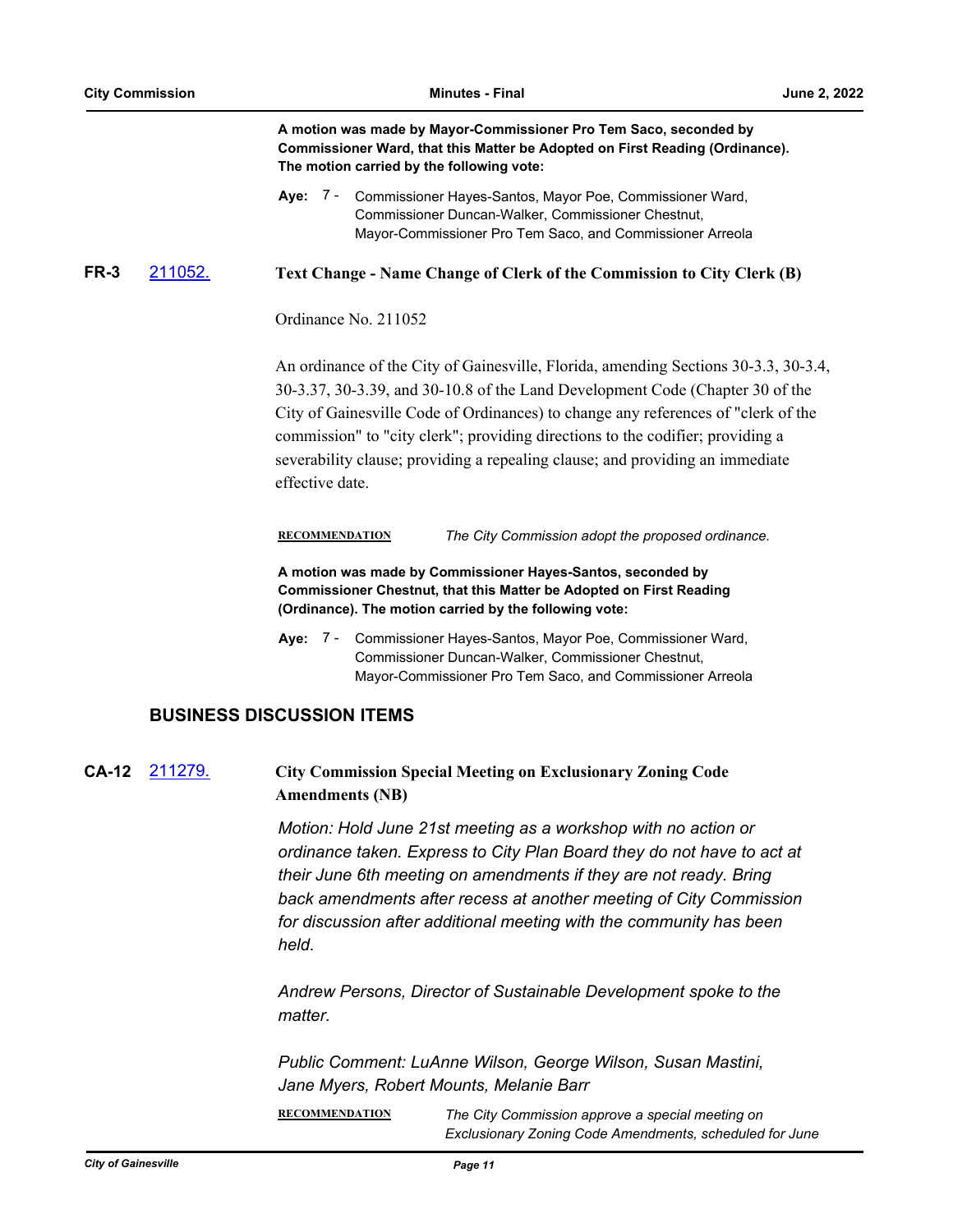*21, 2022, 1:00 PM.*

**A motion was made by Commissioner Chestnut, seconded by Commissioner Duncan-Walker, that this Matter be Approved, as shown above. The motion carried by the following vote:**

**Aye: 4 - Mayor Poe, Commissioner Ward, Commissioner Duncan-Walker, and Commissioner Chestnut.**

**Nay: 3 - Commissioner Hayes-Santos, Mayor-Commissioner Pro Tem Saco, and Commissioner Arreola.**

## **COMMISSION COMMENT**

*Commissioner Arreola - Libby Heights - Wants to add an item to a City Commission agenda to allow residents to speak to a zoning change.*

*Commissioner Chestnut - School Board has a call-in system and wants us to look into it for consideration.*

## **RECESS - 4:47 PM**

**RECONVENE - 5:32 PM**

## **PLEDGE OF ALLEGIANCE**

## **PR PROCLAMATIONS/SPECIAL RECOGNITIONS (PR)**

| <b>PR-1</b> | 211167. | <b>International Internal Audit Awareness Month - 2022 (B)</b> |                                                                                                                                                                                                                                                                                      |
|-------------|---------|----------------------------------------------------------------|--------------------------------------------------------------------------------------------------------------------------------------------------------------------------------------------------------------------------------------------------------------------------------------|
|             |         | <b>RECOMMENDATION</b>                                          | Parvaneh Fazeli. Senior IT auditor at CareSource and IIA<br>North Central Florida Chapter President and Lily Ly, Audit<br>Manager, University of Florida Office of Internal Audit and<br>Brecka Anderson, Assistant City Auditor, City of Gainesville<br>to accept the proclamation. |
|             |         | Heard                                                          |                                                                                                                                                                                                                                                                                      |
| <b>PR-2</b> | 211254. | Miss Gainesville Day - 2022 (B)                                |                                                                                                                                                                                                                                                                                      |
|             |         | <b>RECOMMENDATION</b>                                          | Casana Fink and Ashlee Combee to accept the proclamation.                                                                                                                                                                                                                            |
|             |         | Heard                                                          |                                                                                                                                                                                                                                                                                      |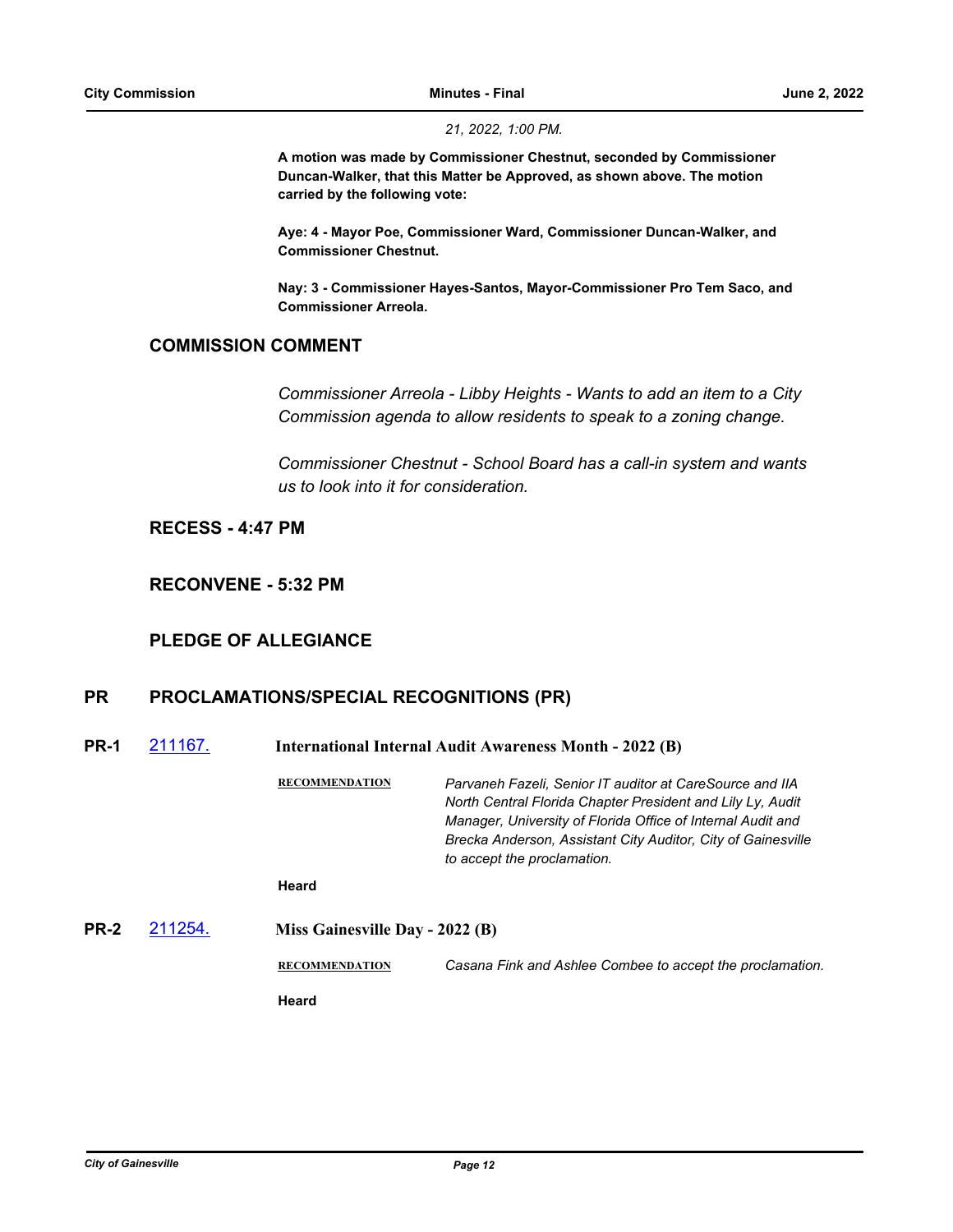**EARLY PUBLIC COMMENT - Members of the public who are unable to wait for their agenda item(s) to be called during the meeting may speak during Early Public Comment. Comment is limited to three (3) minutes on one agenda item or five (5) minutes on two or more agenda items. Speaking during Early Public Comment waives the right to comment during later agenda items.**

- **RESOLUTIONS ROLL CALL REQUIRED (required by state law to be heard after 5:00 pm) RE**
- **BD BUSINESS DISCUSSION ITEMS**
- **BD-7** [211217.](http://gainesville.legistar.com/gateway.aspx?m=l&id=/matter.aspx?key=33999) **Interim Charter Officer Six-Month Progress Update (B)**

*Motion: Human Resources come back first meeting in July with job description, a search firm and proposed timeline.*

**RECOMMENDATION** *The City Commission discuss and take action deemed necessary.*

**A motion was made by Commissioner Hayes-Santos, seconded by Mayor-Commissioner Pro Tem Saco, that this Matter be Approved, as shown above. The motion carried by the following vote:**

- Aye: 7 Commissioner Hayes-Santos, Mayor Poe, Commissioner Ward, Commissioner Duncan-Walker, Commissioner Chestnut, Mayor-Commissioner Pro Tem Saco, and Commissioner Arreola
- **BD-8** [211211.](http://gainesville.legistar.com/gateway.aspx?m=l&id=/matter.aspx?key=33993) **Subcommittee Usage in Municipal Government (B)**

*Motion: Ask Charters to look at this and come back in July with framework.*

*Kaylinn Escobar, Intern and Morgan Spicer, Acting Policy Oversight Administration gave a presentation.*

**RECOMMENDATION** *The General Policy Committee hear a presentation from staff and discuss.*

**A motion was made by Commissioner Hayes-Santos, seconded by Mayor-Commissioner Pro Tem Saco, that this Matter be Approved, as shown above. The motion carried by the following vote:**

Aye: 7 - Commissioner Hayes-Santos, Mayor Poe, Commissioner Ward, Commissioner Duncan-Walker, Commissioner Chestnut, Mayor-Commissioner Pro Tem Saco, and Commissioner Arreola

## **PH PUBLIC HEARINGS (Including Planning Petitions)**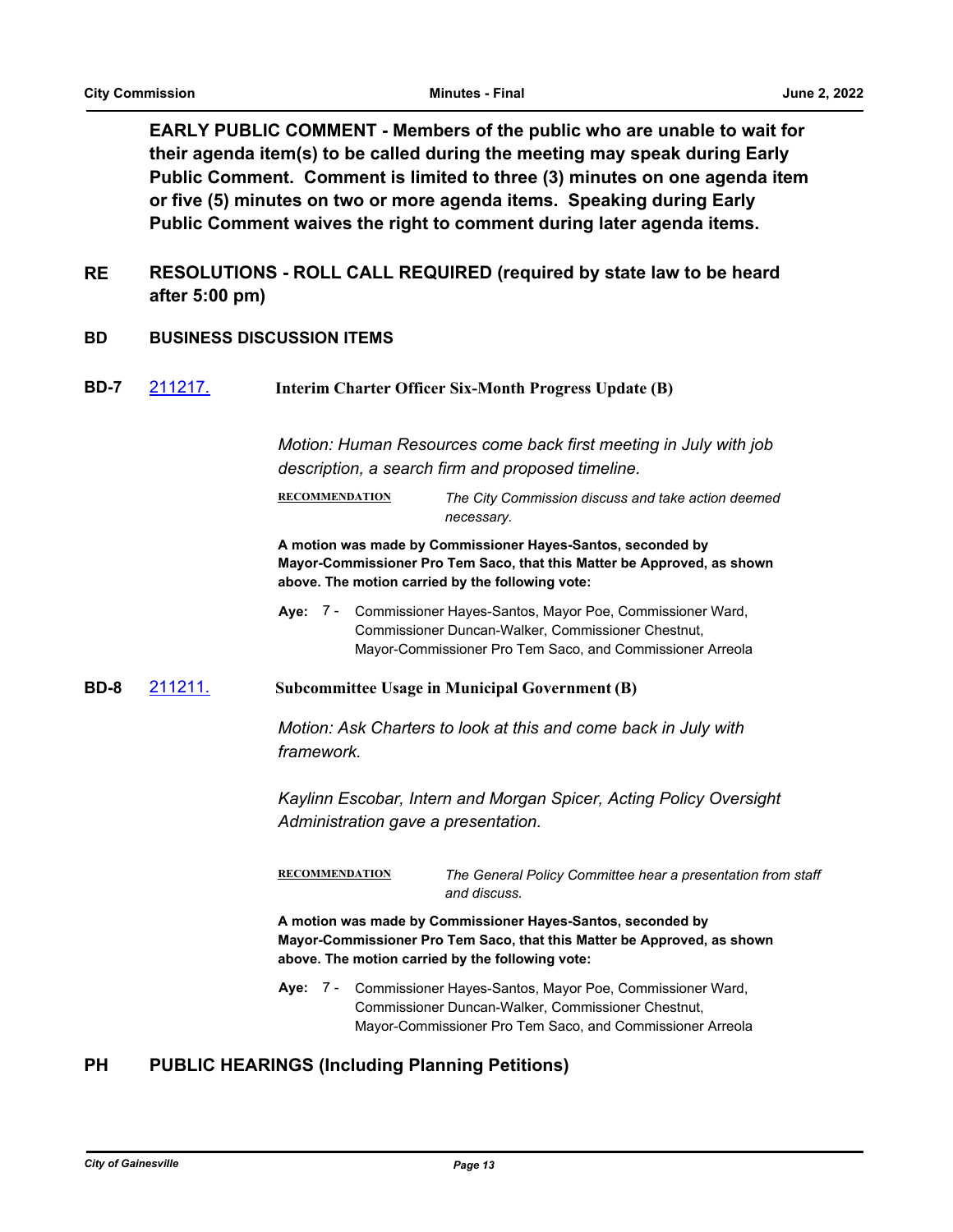## **ORDINANCES - ROLL CALL REQUIRED (required by state law to be heard at 5:00 pm)**

## **SR SECOND READINGS**

## **SR-1** [200727.](http://gainesville.legistar.com/gateway.aspx?m=l&id=/matter.aspx?key=32270) **Text Change to the City's Land Development Code to Allow Agricultural Uses Within Certain Zoning Districts (B)**

Ordinance No. 200727

An ordinance of the City of Gainesville, Florida, amending the Land Development Code (Chapter 30 of the City of Gainesville Code of Ordinances) by adding Subsistence Gardens and Urban Market Farms as permitted uses in certain zoning districts with associated regulations; by amending Section 30-2.1 Definitions; by amending Section 30-4.12 Permitted Uses; by amending Section 30-4.16 Permitted Uses; by amending Section 30-4.19 Permitted Uses; by amending Section 30-4.23 Permitted Uses; by adding Section 30-5.30 Urban Agriculture; by amending Section 30-5.38 Fowl or livestock, accessory to residential uses; providing directions to the codifier; providing a severability clause; providing a repealing clause; and providing an effective date.

#### **RECOMMENDATION** *The City Commission adopt the proposed ordinance.*

**A motion was made by Commissioner Chestnut, seconded by Commissioner Ward, that this Matter be Adopted on Final Reading (Ordinance). The motion carried by the following vote:**

Aye: 7 - Commissioner Hayes-Santos, Mayor Poe, Commissioner Ward, Commissioner Duncan-Walker, Commissioner Chestnut, Mayor-Commissioner Pro Tem Saco, and Commissioner Arreola

## **SR-2** [210129.](http://gainesville.legistar.com/gateway.aspx?m=l&id=/matter.aspx?key=32913) **Ordinance Enacting Comprehensive Changes to the Solid Waste Code (B)**

Ordinance No. 210129

An ordinance of the City of Gainesville, Florida, amending Article III titled "Solid Waste" of Chapter 27 of the Code of Ordinances by revising definitions; adding requirements for commercial generators of solid waste, commercially-collected residential property, and recovered material registrants; requiring commercially-collected properties of a certain size to have a lease transition plan; requiring retail prescription drug distributors to provide take back programs for prescription drugs; requiring commercial establishments to have additional recycling containers; requiring property owners to provide commercial tenants with adequate space for solid waste and recycling; creating a new division regulating single-use plastic and polystyrene products; providing for civil citations, general penalties in section 1-9, injunctive relief, and code enforcement; providing directions to the codifier; providing a severability clause; providing a repealing clause; and providing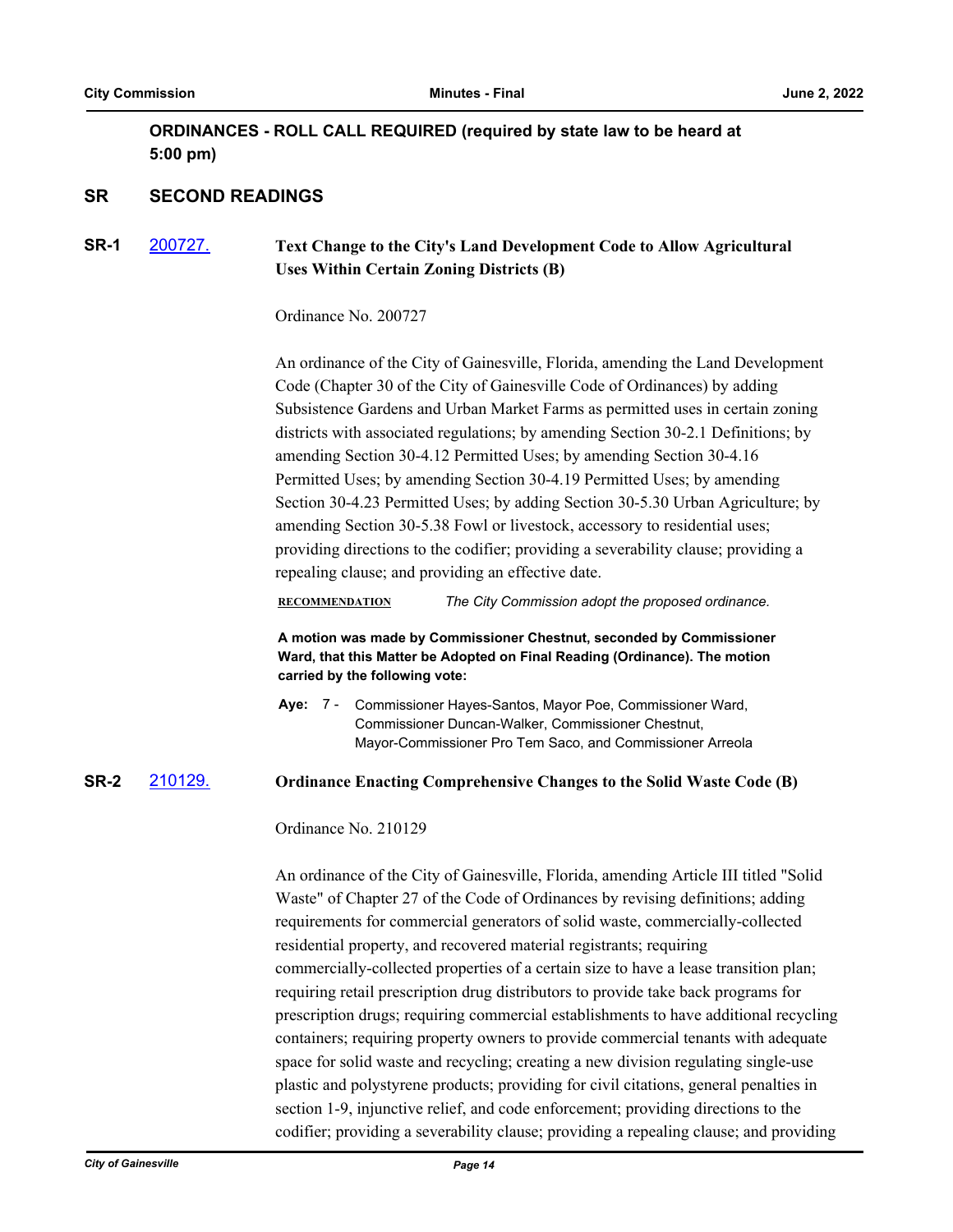an effective date and an enforcement date.

*Motion: Approve and bring back plan to Commission this fall.*

*Katherine Mockler, Assistant City Attorney gave a presentation.*

*Daniel Nee, Interim City Attorney spoke to the item.*

**RECOMMENDATION** *The City Commission adopt the proposed ordinance.*

**A motion was made by Mayor-Commissioner Pro Tem Saco, seconded by Commissioner Ward, that this Matter be Adopted on Final Reading (Ordinance). The motion carried by the following vote:**

#### **SR-3** [200381.](http://gainesville.legistar.com/gateway.aspx?m=l&id=/matter.aspx?key=31924) **Ordinance Creating New Regulations Regarding Food Waste (B)**

Ordinance No. 200381

An ordinance of the City of Gainesville, Florida, amending the Code of Ordinances by creating Division 6, titled "Food Waste" within Article III of Chapter 27; requiring registrations for food waste collectors; providing for an appeal process for revocation of food waste registrations; requiring commercially-collected residential properties to establish a food waste collection program; requiring commercial establishments to collect food waste and provide food waste containers; providing for civil citations, general penalties in section 1-9, injunctive relief, and code enforcement; providing directions to the codifier; providing a severability clause; providing a repealing clause; and providing an effective date and an enforcement date.

*Katherine Mockler, Assistant City Attorney spoke to the item.*

**RECOMMENDATION** *The City Commission adopt the proposed ordinance.*

**A motion was made by Commissioner Arreola, seconded by Commissioner Chestnut, that this Matter be Adopted on Final Reading (Ordinance). The motion carried by the following vote:**

Aye: 7 - Commissioner Hayes-Santos, Mayor Poe, Commissioner Ward, Commissioner Duncan-Walker, Commissioner Chestnut, Mayor-Commissioner Pro Tem Saco, and Commissioner Arreola

## **SR-4** [210626.](http://gainesville.legistar.com/gateway.aspx?m=l&id=/matter.aspx?key=33408) **Ordinance Requiring Food Oriented Commercial Establishments to Follow a Food Waste Diversion Hierarchy (B)**

Ordinance No. 210626

An ordinance of the City of Gainesville, Florida, amending the Code of Ordinances

**Aye:** Commissioner Hayes-Santos, Mayor Poe, Commissioner Ward, Commissioner Duncan-Walker, Commissioner Chestnut, Mayor-Commissioner Pro Tem Saco, and Commissioner Arreola Aye: 7 -